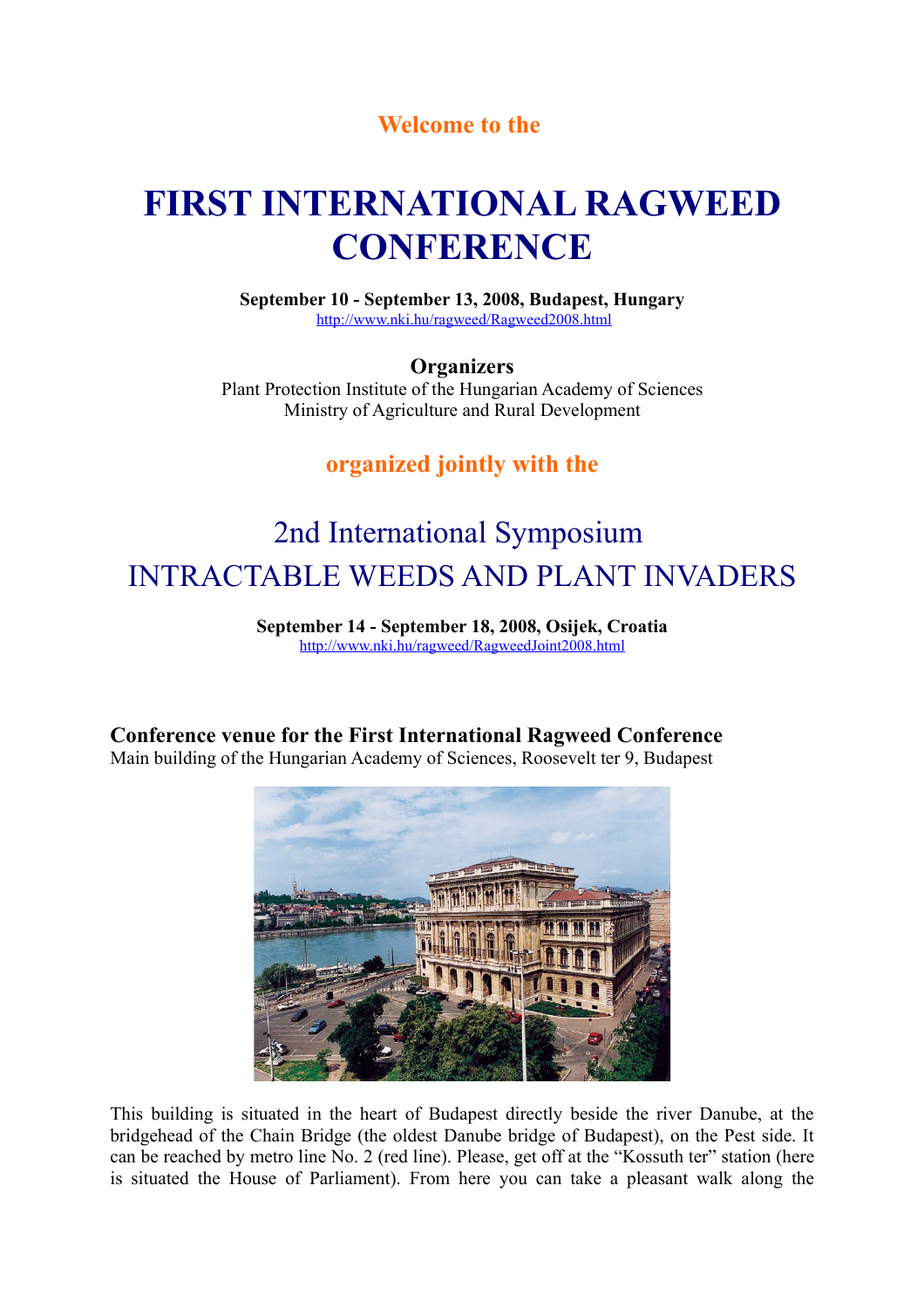Danube (*ca*. 5 min to the south, "downstream") to the symposium venue. Alternatively, at the "Kossuth ter" station you can take the tram No. 2 to the symposium venue  $(1<sup>st</sup> stop:$ "Roosevelt ter").

The symposium site is in walking distance (*ca*. 10 min) also from the metro station "Deak ter" (this downtown station is the crossing point of all the three metro lines of Budapest).

Website of the Hungarian Academy of Sciences: [http://www.mta.hu](http://www.mta.hu/)

## **Preliminary programme:**

## **Wednesday, September 10, 2008**

16:00–19:00 Arrival, registration 19:00–21:00 Get-together and welcome reception

### **Thursday, September 11, 2008**

9:00–12:20 Morning scientific session

- $12.20 14.00$  Lunch break
- 14:00–17:50 Afternoon scientific session
- 19:30–22:00 Conference dinner

### **Friday, September 12, 2008**

9:00–12:00 Morning scientific session

- 12:00–14:00 Lunch break
- 14:00–18:00 Afternoon scientific session

18:00–19:30 Poster viewing

## **Saturday, September 13, 2008**

9:00 - 16:00 (approximately) Scientific excursion, including lunch, and transfer to Osijek, Croatia

## **Invited speakers**

*Christian Bohren, ACW, Nyon, Switzerland Gerhadt Karrer, BOKU, Vienna, Austria Lorenzo Cecchi, University of Florence, Florence, Italy Bruno Chauvel, INRA, Dijon, France Rachel McFadyen, CRC, Brisbane, Australia Sergey Ya. Reznik, Zoological Institute, St. Petersburg, Russia Baruch Rubin, The Hebrew University of Jerusalem, Rehovot, Israel Hyeon-Dong Shin, Korea University, Seoul, Korea Peter Schroeder, Institute for Soil Ecology, Munich, Germany Jacqui A. Shykoff, University of Paris/CNRS, France Edita Stefanic, University of Osijek, Osijek, Croatia Michel Thibaudon, RNSA, Lyon, France Alan K. Watson, McGill University, Montreal, Canada*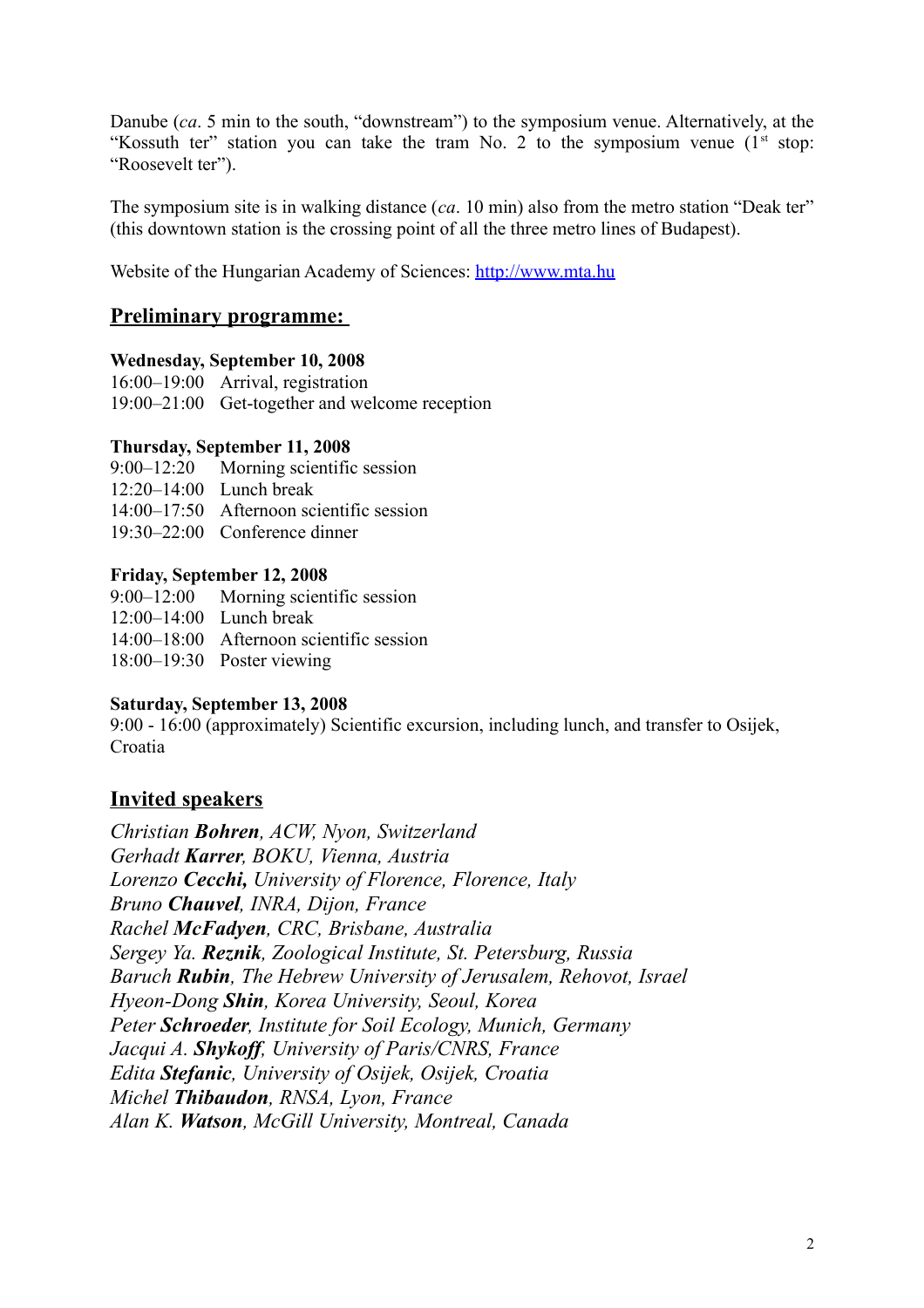In addition to lectures and posters, round-table discussions, a student paper competition and a field trip will also be included in the program of the two conferences to make it as interactive and as efficient as possible. The main goals are to provide up-to-date information on the following topics:

- ecology, genetics, spread, pollen production and other aspects of the biology of ragweed
- control methods of this noxious weed in agricultural fields, ruderal areas, natural reserves, and other places
- allergy and asthma caused by its highly allergenic pollen.

## **Registration fees**

Regular registration (to be received by 30 May 2008):  $\epsilon$  350.00 On-Site Registration: € 400.00 Student Registration: € 250.00 Accompanying Person Registration: € 120.00

Registration fee includes the get-together party, three luncheons, book of abstracts including the list of participants, the conference dinner, and the excursion.

## **The conference fees are payable**

*- by check made payable to*  Plant Protection Institute of the Hungarian Academy of Sciences Address: Herman Otto ut 15, 1022 Budapest, Hungary

or

*- by bank transfer to*  Account holder: Plant Protection Institute, Herman Otto ut 15, H-1022 Budapest, Hungary Name of the bank: Hungarian National Bank Address of the bank: H-1054 Budapest, Szabadság tér 15, Hungary International Bank Account Number (IBAN code): HU40 1003 2000 0173 0762 0000 0000 Swift code: MANEHUHB

The deadline for the receipt of the regular registration fee is 30th May. Please let us know in advance if you need an invoice for your payment.

The fee should reach the conference account in full. Please make sure that all banking fees are charged to you and not to the conference.

When transferring the fee to the conference bank account, please make sure that **your name is clearly indicated** in the message field, particularly if your institution is the payer, otherwise it will be impossible to connect the payment to you.

| <b>Cancellation:</b> | Before 15 July | 80% refund |
|----------------------|----------------|------------|
|                      | After 15 July  | No refund  |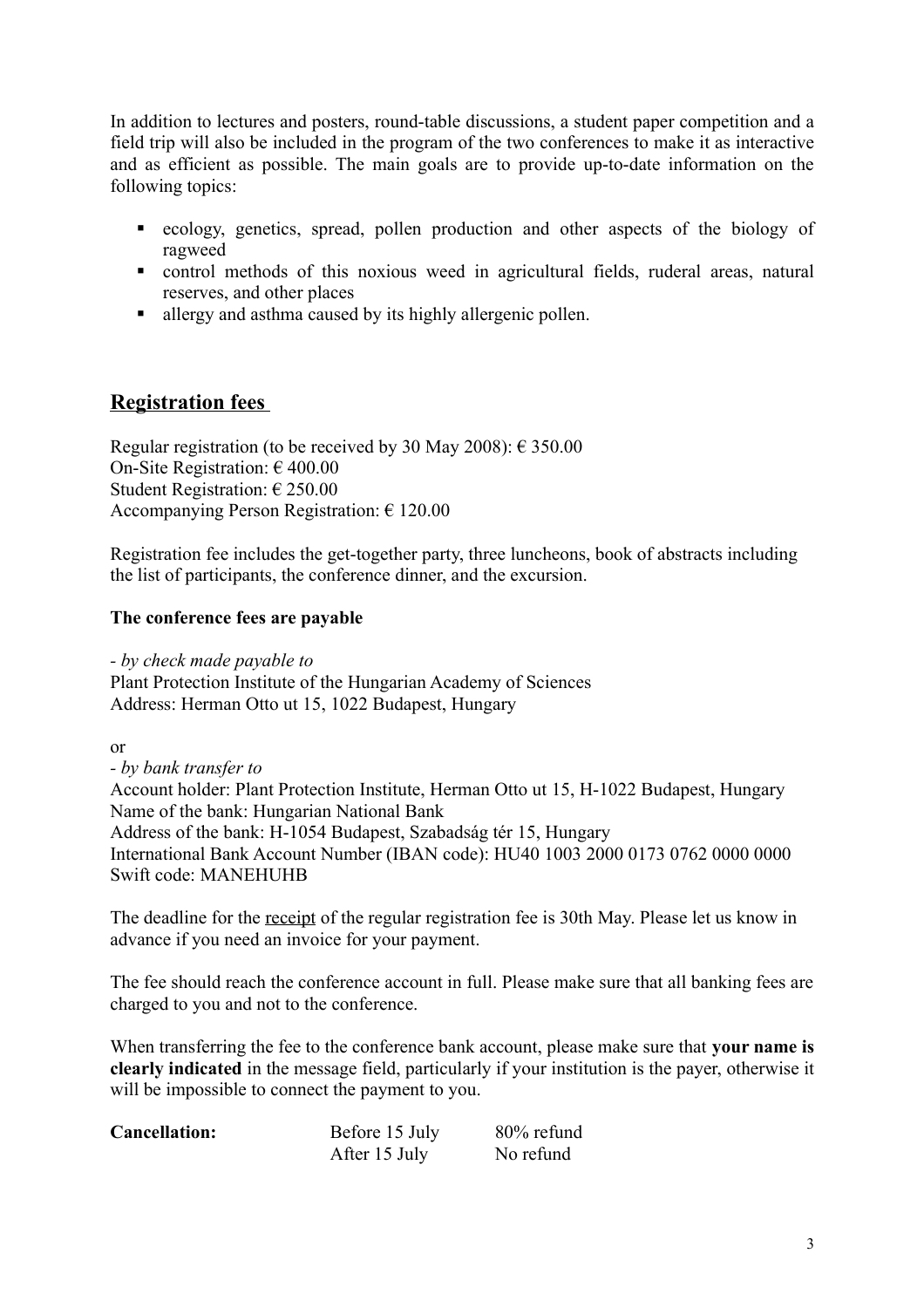## **Transportation**

## **From the airport to your hotel**

At the airport we suggest you to take a shuttle bus (Minibus Service, fixed price, approx. 10  $\epsilon$ ) that will take you anywhere in Budapest. There is also a regular bus (line No. 200, timetable: www.bkv.hu/busz/200vissza.html) to the terminal of the metro line No. 3 (blue line). Taxi drivers often tend to request exorbitant prices. If you take a taxi, ask for the fare in advance. When you will leave Budapest you can also order a Minibus to your hotel to take you to the airport.

More information on the web: <http://www.bud.hu/english/transport>

### **Arrival by train**

There are three major international railway stations in Budapest. All of them are in the city center and within easy reach of the hotels either by public transportation or by taxi.

#### **Public transportation**

Budapest has a well-organized, extended public transport system. You can travel only with pre-purchased ticket or travel pass that you have to validate when starting your trip. Tickets can be purchased at metro stations, newspaper kiosks, tobacco shops etc. Uniform single tickets can be used for buses, trams and metro. You have to use new tickets when changing between metro lines.

## **Accommodation**

**Participants are kindly asked to reserve their hotel rooms individually** (except invited keynote speakers). Since there is a great demand for hotels in this highly touristic season, please book your accommodation as soon as possible.

## **Recommended hotels**

*(prices indicated below are approximate and are just for your information; please check the exact process directly with the hotels)*

*Hotel Mercure Budapest Buda\*\*\*\** 1013 Budapest, Krisztina körút 41-43. Tel: +36 1 488-8100 Fax: +36 1 488-8178 E-mail: h1688@accor.com [http://www.accorhotels.com/accorhotels/fichehotel/gb/mer/1688/fiche\\_hotel.shtml](http://www.accorhotels.com/accorhotels/fichehotel/gb/mer/1688/fiche_hotel.shtml) Single room: 98 EUR Double room: 113 EUR Please, refer to the Hungarian Academy of Sciences and to the conference when reserving your room, since the Academy has a special agreement with this hotel. The invited speakers will also be lodged here.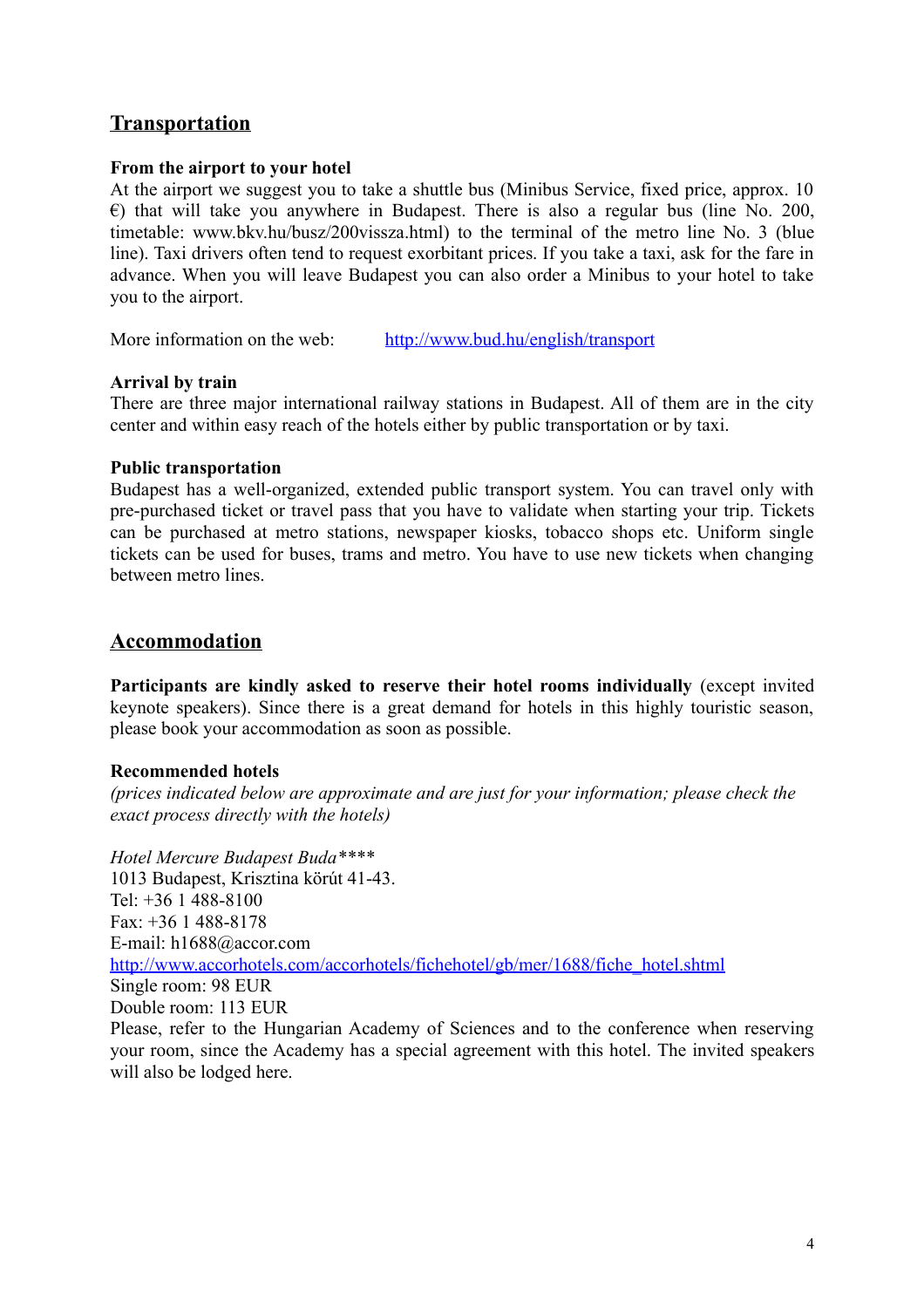*Ibis Budapest Centrum Hotel\*\*\** 1092 Budapest, Ráday utca 6. Tel.: +36 1 456-4100 Fax: +36 1 456-4116 [http://www.accorhotels.com/accorhotels/fichehotel/gb/ibi/2078/fiche\\_hotel.shtml](http://www.accorhotels.com/accorhotels/fichehotel/gb/ibi/2078/fiche_hotel.shtml) E-mail: h2078@accor.com Single or double room: 88 EUR Breakfast: 8 EUR Centrally located hotel in a street packed with music pubs, restaurants, cafes.

*Best Western Hotel Orion\*\*\** 1013 Budapest, Döbrentei utca 13. Tel.: +36 1 356-8583, +36 1 356-8983 Fax:  $+361375-5418$ E-mail: orionhot@axelero.hu Single room: 95 EUR Double room: 120 EUR Nice hotel in a quiet, elegant area on the Buda side, close to the Castle district.

*Hotel Medosz\*\** 1061 Budapest, Jókai tér 9. Tel.: +36 1 353-1700, 374-3001  $Fax + 36$  1 332-4316 E-mail: info@medoszhotel.hu [http://www.medoszhotel.hu](http://www.medoszhotel.hu/) Single room: 55 EUR Double room: 65 EUR Apartment (4-5 persons): 93 EUR Located in a lively downtown square with a lot of bars, cafes, restaurants and nightlife.

*Panda Hotel\*\** 1026 Pasaréti út 133. Tel.:  $+36$  1 275-0133 Fax: +36 1 394-1002 E-mail: panda@magnet.hu [http://www.budapesthotelpanda.hu](http://www.budapesthotelpanda.hu/) Single room: 50 EUR Double room: 60 EUR Apartment (3-4 persons): 70 EUR Situated in the green residential area of Buda, close to the Plant Protection Institute. The conference venue can be reached in about 45 minutes.